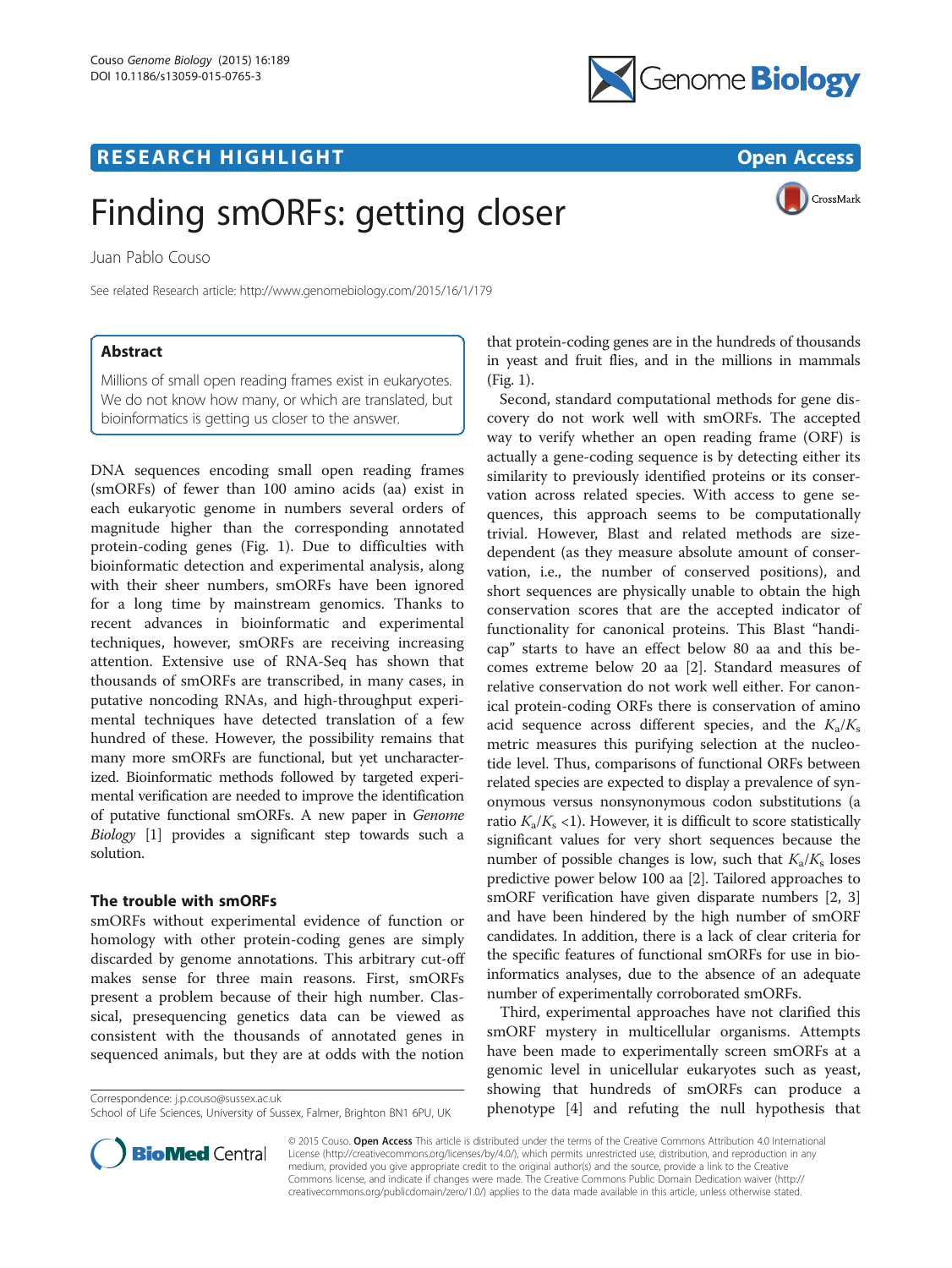<span id="page-1-0"></span>

"smORFs are irrelevant and nonfunctional". However, because of high smORF numbers, a genome-wide experimental characterization of smORF function in metazoans has not been possible, even in invertebrate models such as Caenorhabditis elegans and Drosophila. A catch-22 situation then ensues, whereby mutations and other indicators of functionality are assigned to nearby genes because smORFs are not annotated. Despite this, the biological function of a handful of metazoan smORFs has been experimentally ascertained, including features such as molecular function, wide conservation across species, and medical relevance (reviewed in [[5\]](#page-2-0)). However, we simply have no idea of how many other functional smORFs remain uncharacterized.

Mackowiak et al. [\[1](#page-2-0)] bring a new approach to computerbased searches for functional smORFs that is likely to represent a major advance with respect to previous studies. They analyze three qualitative features of coding sequence conservation using more advanced methods and more refined datasets than previous attempts. Furthermore, they extensively identify putative functional smORFs in five systems: humans, mouse, zebrafish, Drosophila, and Caenorhabditis elegans. The authors study three features. The first is conservation of amino acid sequence by phylogenetic codon substitution frequencies (PhyloCSF). This

approach is superior to classic  $K_a/K_s$ , as it also takes into account further types of substitutions, such as conservative (replacing an amino acid for a similar one) and non-sense (introducing a stop codon). PhyloCSF then assigns a score to each codon substitution in an alignment based on the relative frequency of that substitution in known coding and noncoding regions. PhyloCSF has been shown to score better for sequences 30–180 nucleotides long [[6](#page-2-0)], and can be used thanks to the availability of many highquality sequenced genomes of species related to the ones used in this study.

The second feature is ORF conservation, defined as conservation of in-frame start and stop codons in related species. A similar strategy had been tried before [\[2](#page-2-0)], but the increase in sequenced genomes means that Mackowiak et al. were able to study ORF conservation across multiple species; in addition, the availability of extensive transcriptome data for the studied animal models allows the authors to use smORFs from transcriptomes as a starting pool, vastly reducing the likelihood of false positives. The third feature is a drop in nucleotide sequence conservation outside ORFs using PhastCons [\[7](#page-2-0)], which utilizes precomputed alignments of genomic sequences from several related species. The accuracy of PhastCons is very high, and when used to measure absolute conservation, it can identify protein-coding sequences as short as 50 aa [[8\]](#page-2-0). However, here only local relative changes in conservation are used [[1\]](#page-2-0). Again, increased availability of genome sequence data from nonmodel species is important in enabling this approach. Genomes of related species are often syntenic, facilitating the definition of alignment blocks used by PhastCons.

These features are studied in a machine-learning environment, enabling weighting of each component and eliminating the use of arbitrary cut-offs. This is possible by the current availability of a pool of previously verified smORFs to use as positive controls, and a negative control set of short ORFs in classical noncoding RNAs such as pre-miRNA, rRNA, tRNA, snRNA, and snoRNA.

The combination of these three features identifies about 2000 putative functional smORFs, including some 800 in human, 350 in mouse, 200 in zebrafish and fruit flies, and 400 in nematodes, including long noncoding RNAs (lncRNAs) and many upstream ORFs (uORFs). Interestingly, these peptides show several distinctive features. First, they are much shorter (medians ranging from 11 to 49 aa) than smORFs previously annotated as functional in these models (median just above 80 aa; see also [\[8](#page-2-0)]). Second, they can be widely conserved, at least across vertebrates (the apparent absence of wide conservation for Drosophila and C. elegans smORFs is likely to be due to lack of more extensive genomic data outside their immediate families). Finally, they are different from annotated proteins in terms of amino acid usage and